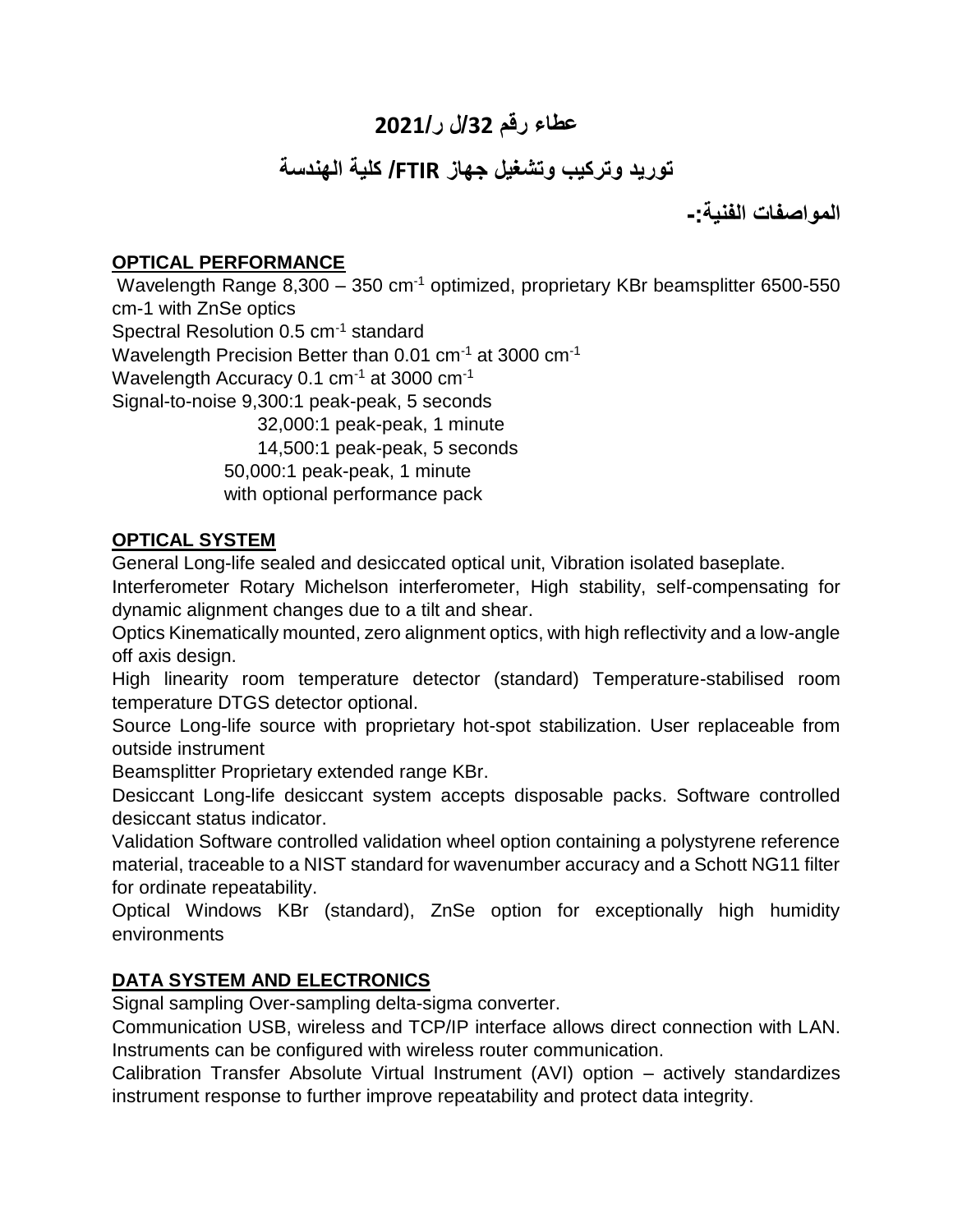Atmospheric compensation Minimizes effect of atmospheric water and  $CO<sub>2</sub>$  on the sample spectra without the need for reference or calibration spectra. Operates at various instrument settings without having to recalibrate the correction.

Accessory recognition: accessories are automatically detected as soon as they are locked into the sampling area. Instrument parameters are optimized for the installed accessory. Accessories information stored with spectral data.

Error Trapping All sample spectra are checked for common spectroscopic and sampling problems. Key instrument components are continuously monitored.

Component Checks Individual component checks under software control can be executed on-demand or automatically scheduled at preset times/intervals

Powersave mode Instrument standby and power-up can be automatically scheduled.

## **BENCH DETAILS**

Size 450 mm x 300 mm x 210 mm (W x D x H).

Weight 13 kg

Power supply Universal voltage power supply enables operation from mains. Optional rechargeable battery pack for remote operation, chargeable from mains or car battery. Optional power pack also serves as an Uninterrupted Power Supply (UPS).

Operating Range 10-35 C

Typical desiccant lifetime 5 years at 25 C and 90% relative humidity.

## **SOFTWARE**

General A single software platform incorporates all of the functions required for infrared analyses; instrument control, data manipulation and analysis, and flexible report utilities. A suite of optional software packages provide advanced capabilities or functions designed for specific application areas. Optional Spectrum Touch functionality optimised for touchscreen operation allows simple user interface for turnkey operation with selected applications.

Sample Table Increases productivity by enabling multiple samples to be defined in batches facilitating continuous operation.

User Interface Password-protected user login function. Access to methods and routines, menu, toolbar and toolbox functions can be controlled by a supervisor.

Reports Quick print facility for graphs, spectra and results windows. User defined templates can be created to enable custom printed and electronic reports. Send to Word functions for simple formatting via Microsoft Word.

Processing 1<sup>st</sup>-4<sup>th</sup> derivative with a variable filter, smooth (Savitsky-Golay, moving average and triangular), difference, normalization, A, %T, %R, KM, LOG (1/R), ordinate modes, cm<sup>-1</sup>, nm and micron abscissa modes, +,-,<sup>\*</sup>,/, difference, baseline correction, smooth, deconvolution, normalize, interpolate, blank, Kramers-Kronig, ATR correction, peak table, peak height and peak area. Cell Pathlength data command, enables effective handling of cell pathlength with demountable transmission cells.

ScanalyseTM Enables real time update of spectral information plus results to provide faster feedback of information data status.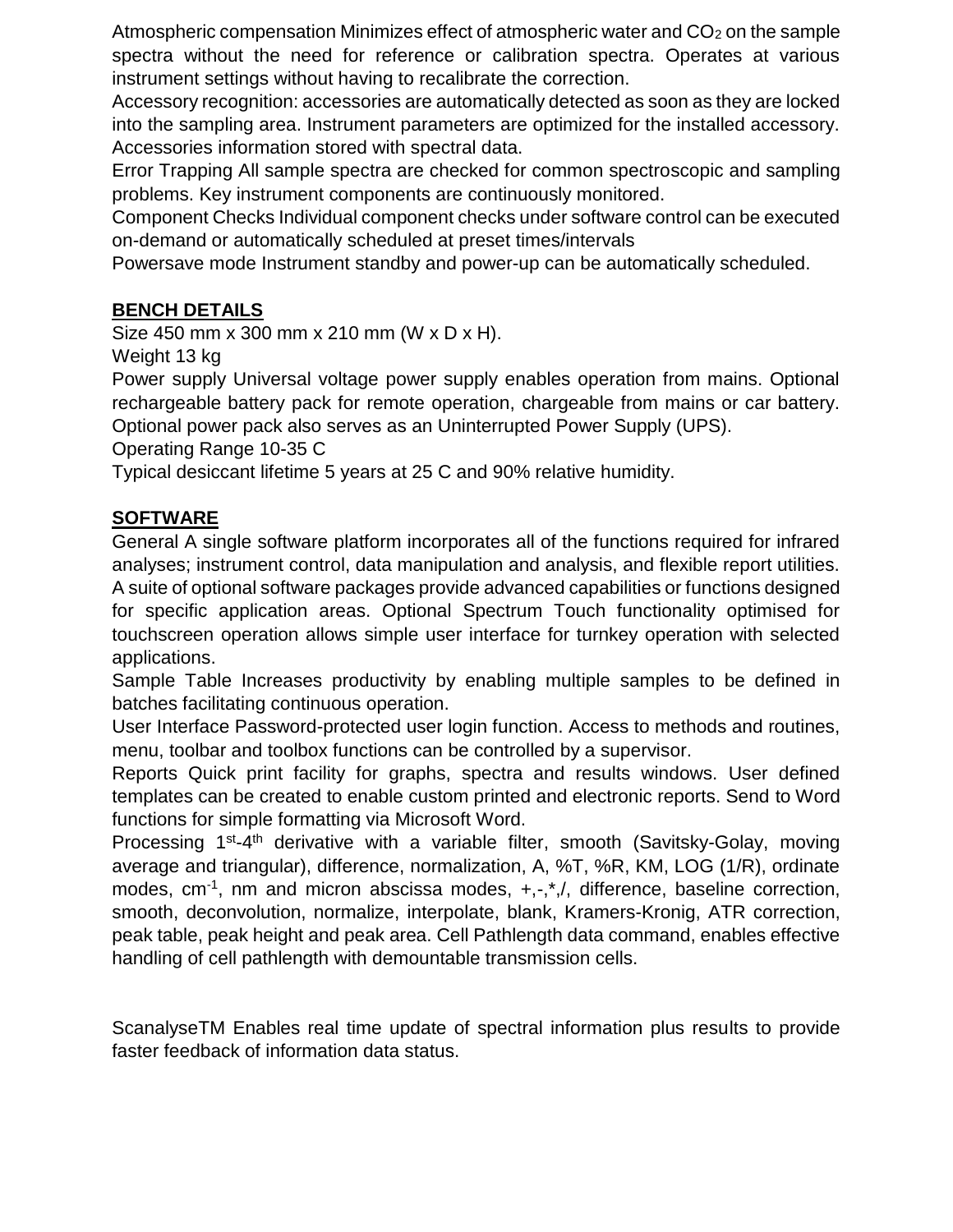Materials testing Patented COMPARE™ spectral comparison algorithm and Euclidean searching. Spectral searching against commercially available or customer-developed libraries.

Quantitative analysis Single frequency, method development software. Spectrum includes Beer's Law, and chemometrics-based quantitative prediction.

Validation Instrument performance, user configurable system suitability routines and international Pharmacopeia test methods available in standard software. Instrument Scheduler facility allows auto-programming of instrument validation testing.

Macros Macro Editor and Equations Editor provide the ability to setup sequences of data collection and custom spectral processing. These procedures can then be stored and repeated using a single mouse click. Spectrum Touch user interface software for exceptional ease of use in touchscreen-driven and handheld PC driven systems.

User training Instrument use, common maintenance and software operation. Contextsensitive help provides assistance throughout the software. Optional packages include IR Introductory Kit for faster self-learning, Educational Package for more comprehensive learning and on-site assisted learning programs.

#### **Software packages**

21 CFR Part 11 Spectrum 10 Enhanced SecurityTM (ES) software meets the technical requirements for the FDA's 21 CFR Part 11 with SQL database audit trail and data storage/retrieval.

Sample Analysis Workflows AssureID™ software designed for FT-IR materials testing and product verification. Simple turnkey Compare, SIMCA, quantitative analyses with user defined instructions and reports can be readily configured. OLE-DB compliant data storage with ES and non-ES versions available for 21CFR11 compliance.

Quantitative analysis Spectrum Quant for chemometrics-based quantitative method development. Includes Expert Assist for method troubleshooting.

Validation CD Data validation CD contains test algorithm descriptions, test data and results for data transform algorithms. Comprehensive IQ/OQ documentation and services available.

#### **Application and Learning Packages**

Accelerated learning IR Introductory Kit, Educational Package and on-site assisted learning options available. Application-specific packages and options tailored for pharmaceuticals analysis, polymer analysis, nutraceuticals, used oils, fuels and environmental hydrocarbon analysis available. See separate literature in individual packages for further details

#### **ATR diamond**

A universal attenuated total reflectance (ATR) for direct analysis of both solid and liquid samples, without sample prep. The UATR produces high quality spectra through the use of a pressure arm allowing good contact of the sample with the diamond crystal. The pressure arm force indicator ensures first-class sample-to-sample and operator-tooperator reproducibility.

Features of the UATR: